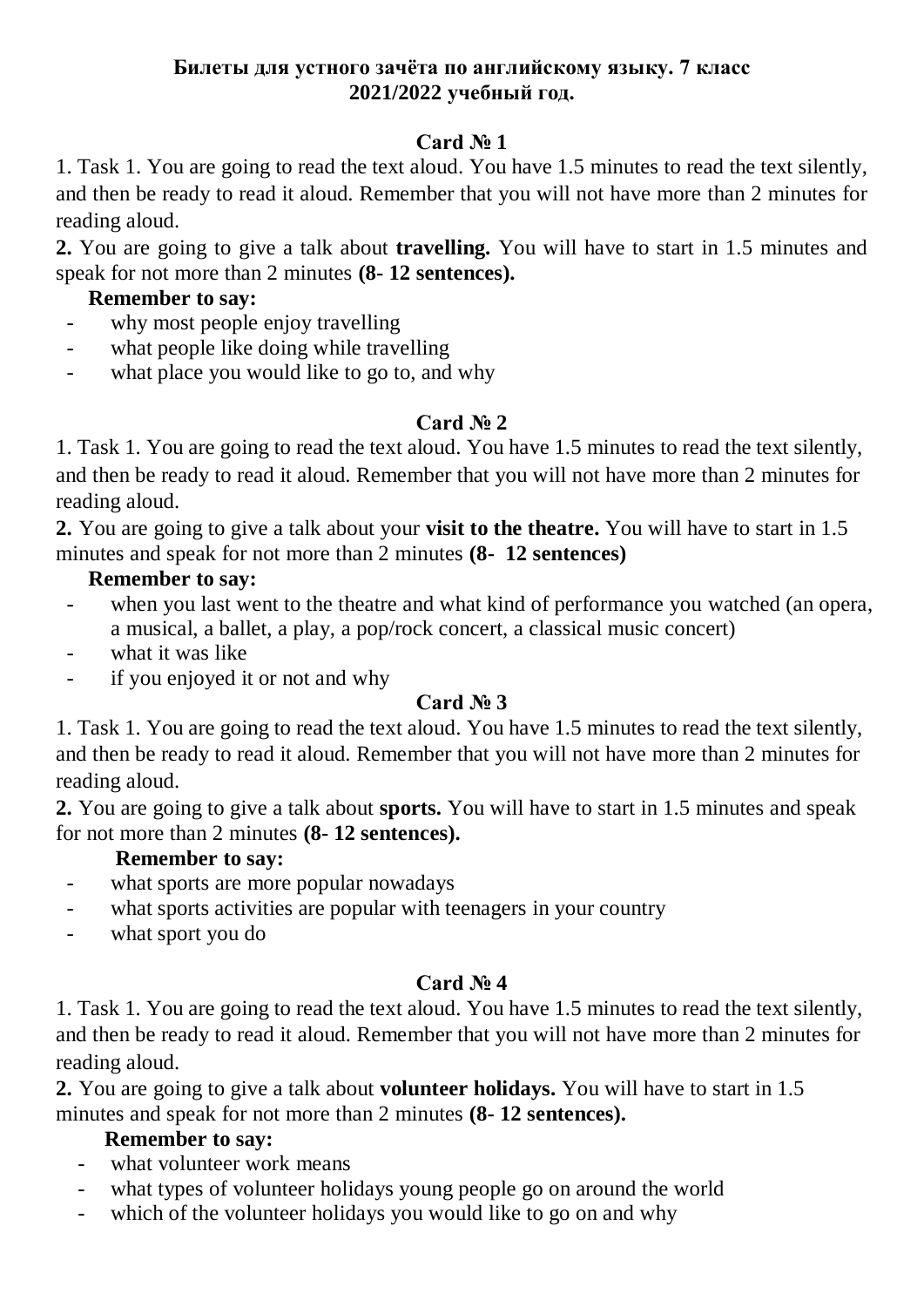1. Task 1. You are going to read the text aloud. You have 1.5 minutes to read the text silently, and then be ready to read it aloud. Remember that you will not have more than 2 minutes for reading aloud.

**2.** You are going to give a talk about **Moscow**. You will have to start in 1.5 minutes and speak for not more than 2 minutes **(8- 12 sentences).**

# **Remember to say:**

- what your city is famous for
- what your favourite place in Moscow is, and why you like it
- what other places in Moscow you can recommend a foreign tourist to visit

# **Card № 6**

1. Task 1. You are going to read the text aloud. You have 1.5 minutes to read the text silently, and then be ready to read it aloud. Remember that you will not have more than 2 minutes for reading aloud.

**2.** You are going to give a talk about **pets.** You will have to start in 1,5 minutes and speak for not more than 2 minutes (8- 12 sentences).

### **Remember to say:**

- why people keep pets
- what pets are most popular in big cities
- if having pets is hard work

# **Card № 7**

1. Task 1. You are going to read the text aloud. You have 1.5 minutes to read the text silently, and then be ready to read it aloud. Remember that you will not have more than 2 minutes for reading aloud.

**2.** You are going to give a talk about **your electronic gadgets**. You will have to start in 1.5 minutes and speak for not more than 2 minutes **(8- 12 sentences).**

## **Remember to say:**

- what modern electronic gadgets you have got
- how you use your gadgets
- what you should (not) do to avoid problems related to gadgets

# **Card № 8**

1. Task 1. You are going to read the text aloud. You have 1.5 minutes to read the text silently, and then be ready to read it aloud. Remember that you will not have more than 2 minutes for reading aloud.

**2.** You are going to give a talk about your **free time.** You will have to start in 1.5 minutes and speak for not more than 2 minutes **(8-12 sentences).**

- if you have a lot of free time, and why, or why not
- what you enjoy doing in your free time
- what special activities you do at the weekend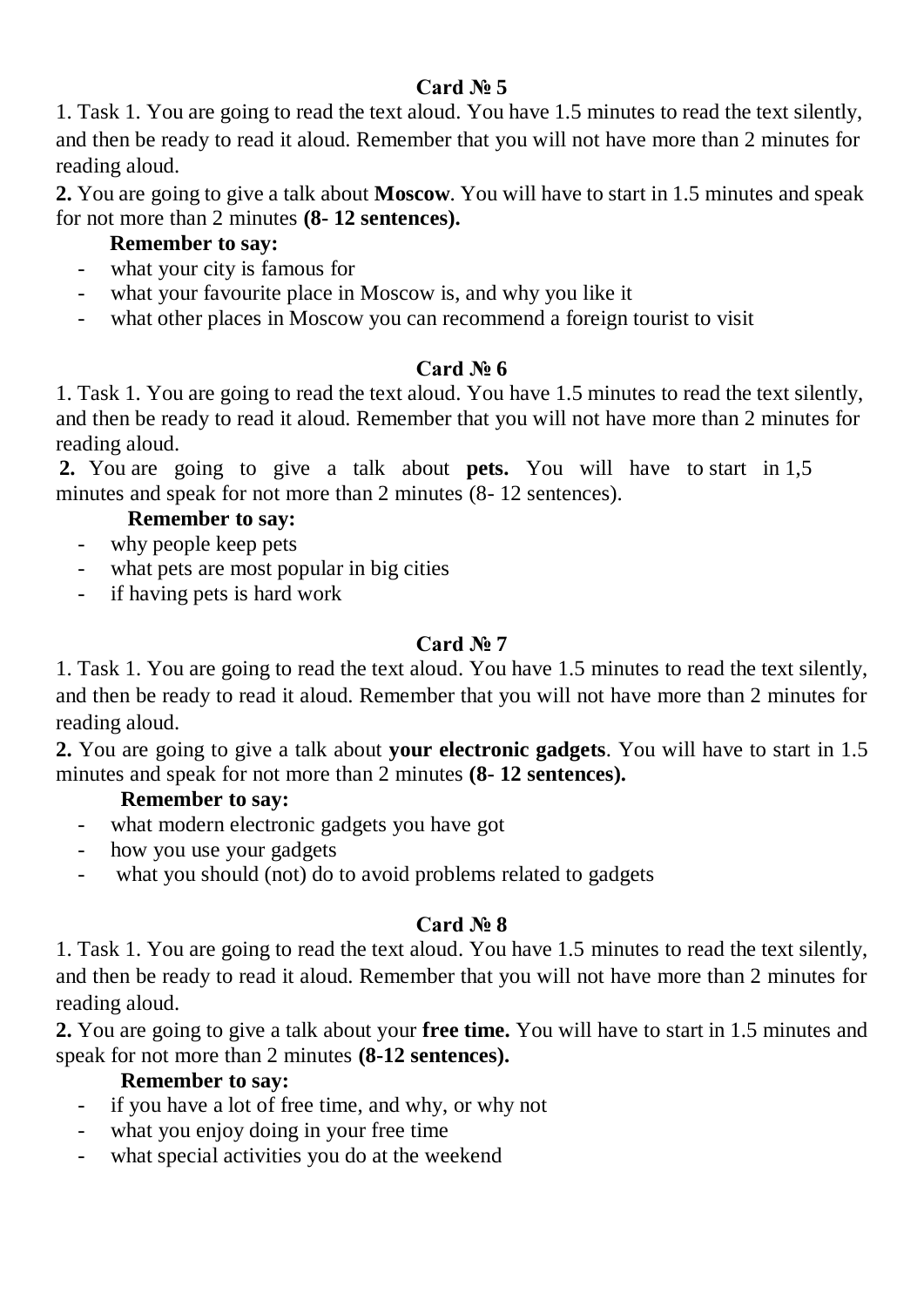1. Task 1. You are going to read the text aloud. You have 1.5 minutes to read the text silently, and then be ready to read it aloud. Remember that you will not have more than 2 minutes for reading aloud.

**2.** You are going to give a talk about **climate change.** You will have to start in 1.5 minutes and speakfor not more than 2 minutes **(8- 12 sentences).**

### **Remember to say:**

- what causes climate change
- why climate change is a serious problem
- what we can do to improve the situation

### **Card № 10**

1. Task 1. You are going to read the text aloud. You have 1.5 minutes to read the text silently, and then be ready to read it aloud. Remember that you will not have more than 2 minutes for reading aloud.

**2.** You will give a talk about **travelling.** You will have to start in 1.5 minutes and speak for not more than 2 minutes **(8- 12 sentences).**

#### **Remember to say:**

- why people like travelling
- what means of transport is the best for travelling, in your opinion
- what places in Russia you would like to visit

# **Card № 11**

1. Task 1. You are going to read the text aloud. You have 1.5 minutes to read the text silently, and then be ready to read it aloud. Remember that you will not have more than 2 minutes for reading aloud.

**2.** You will give a talk about **health problems.** You will have to start in 1.5 minutes and speak for not more than 2 minutes **(8- 12 sentences).**

#### **Remember to say:**

- what health problems worry young people
- if it is easy or difficult to solve health problems, why
- what suggestions for solutions to any of these problems you can make

## **Card № 12**

1. Task 1. You are going to read the text aloud. You have 1.5 minutes to read the text silently, and then be ready to read it aloud. Remember that you will not have more than 2 minutes for reading aloud.

**2.** You are going to give a talk about **animals.** You will have to start in 1.5 minutes and speak for not more than 2 minutes **(8- 12 sentences).**

- what wild animals live in your region
- why people visit zoos in the cities and towns
- whether it is a good or bad idea to keep a wild animal as a pet, and why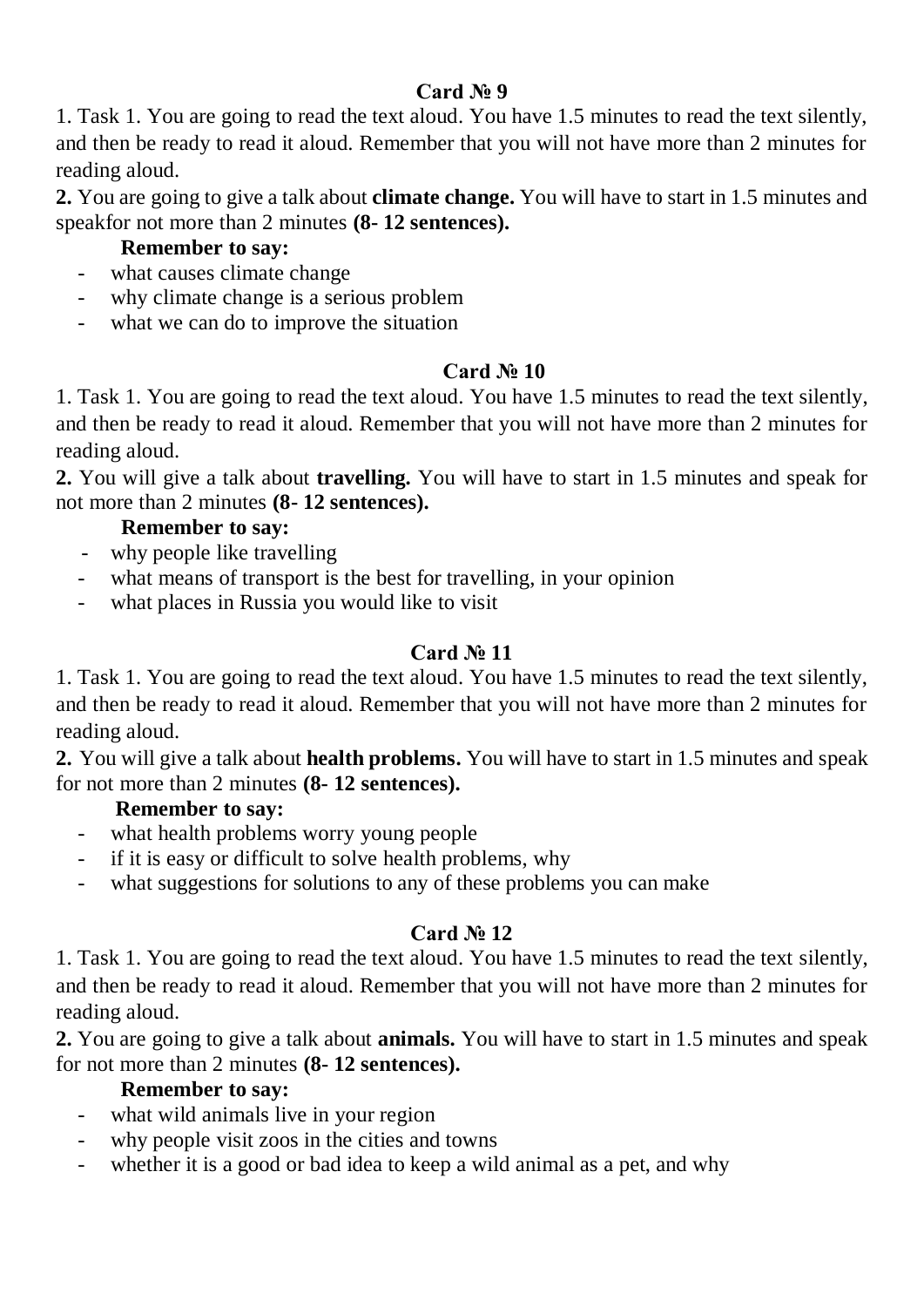1. Task 1. You are going to read the text aloud. You have 1.5 minutes to read the text silently, and then be ready to read it aloud. Remember that you will not have more than 2 minutes for reading aloud.

**2.** You are going to give a talk about **books.** You will have to start in 1.5 minutes and speak for not more than 2 minutes **(8- 12 sentences).**

### **Remember to say:**

- what kind of books modern teenagers enjoy reading
- whether libraries are necessary nowadays or not, and why
- what book you have read recently, and what it was about

### **Card № 14**

1. Task 1. You are going to read the text aloud. You have 1.5 minutes to read the text silently, and then be ready to read it aloud. Remember that you will not have more than 2 minutes for reading aloud.

**2.** You are going to give a talk about your **best friend.** You will have to start in 1.5 minutes and speak for not more than 2 minutes **(8- 12 sentences).**

#### **Remember to say:**

- why people need friends
- when and where you met your best friend
- what you enjoy doing together

### **Card № 15**

1. Task 1. You are going to read the text aloud. You have 1.5 minutes to read the text silently, and then be ready to read it aloud. Remember that you will not have more than 2 minutes for reading aloud.

**2.** You are going to give a talk about **outdoor leisure activities.** You will have to start in 1.5 minutesand speak for not more than 2 minutes **(8- 12 sentences).**

#### **Remember to say:**

- what outdoor leisure activities are popular nowadays
- what activity gives you great excitement and joy, why
- if you'd recommend this activity to your classmates, why

#### **Card № 16**

1. Task 1. You are going to read the text aloud. You have 1.5 minutes to read the text silently, and then be ready to read it aloud. Remember that you will not have more than 2 minutes for reading aloud.

**2.** You are going to give a talk about **sports.** You will have to start in 1.5 minutes and speak for not more than 2 minutes **(8- 12 sentences).**

- why a lot of young people do sports nowadays
- what sports clubs and teams there are in your school
- what you do to keep fit